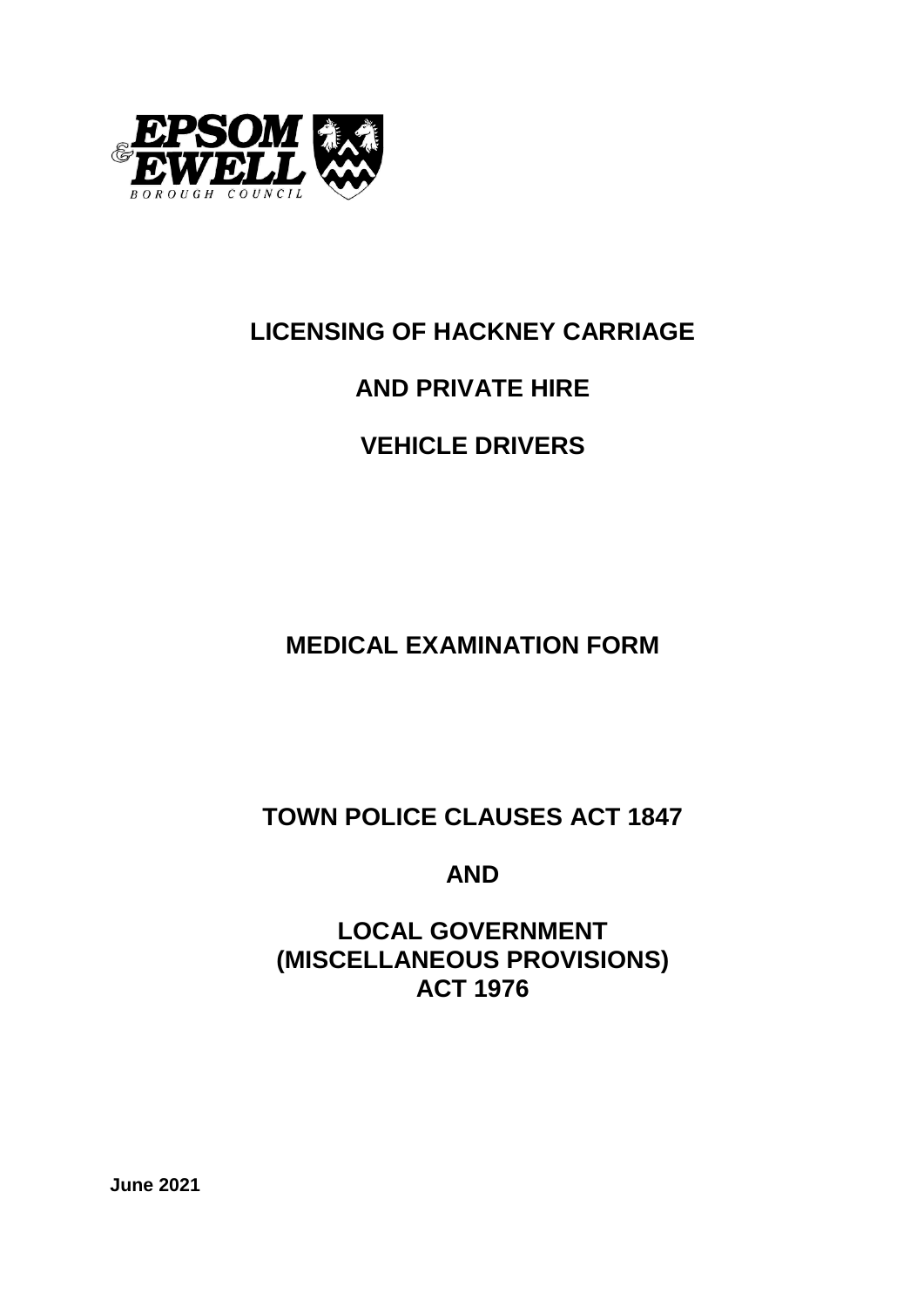#### **MEDICAL EXAMINATION**

#### **On An Applicant for Hackney or Private Hire Vehicle Driving Entitlement**

#### **NOTES FOR THE APPLICANT**

*If you knowingly give false information in this examination, you are liable to prosecution.*

Before you can be issued with entitlement to drive a Hackney Carriage or Private Hire Vehicle, Epsom and Ewell Borough Council must be satisfied that you are fit for this type of driving. For this reason, a certified Doctor must fill in Part B of this Medical Report. You should then send it with your application to the Licensing Service, Epsom and Ewell Borough Council, Town Hall, The Parade, Epsom, Surrey KT18 5BY. Failure to do so will delay the processing of your application.

Your Doctor will **not** be able to give this report free under the National Health – you may have to pay a fee (this fee will **not** be paid by Epsom and Ewell Borough Council). If you have any doubts about your fitness, consult your Doctor **before** you go for an examination. This form, together with the application form, must be received at the Regulatory Services Department within 4 months of the date of the Doctor's signature.**Unless your medical has expired then it has to be completed immediately.**

#### **Please complete in BLOCK CAPITALS**

#### **PART A TO BE FILLED IN BY THE APPLICANT**

*Answer all the questions in Part A*

| If you have held a Hackney<br>Carriage/Private Hire Vehicle licence | HC. | Date Issued // |
|---------------------------------------------------------------------|-----|----------------|
| before, when was your first licence issued?   PHV Date Issued //    |     |                |

| 1. Full name(s) and address(es)                                                                                        |  |
|------------------------------------------------------------------------------------------------------------------------|--|
| 2. Telephone number(s)                                                                                                 |  |
| 3. Name and address of the Doctor (or<br>group practice) that you have been<br>registered with for the last 12 months: |  |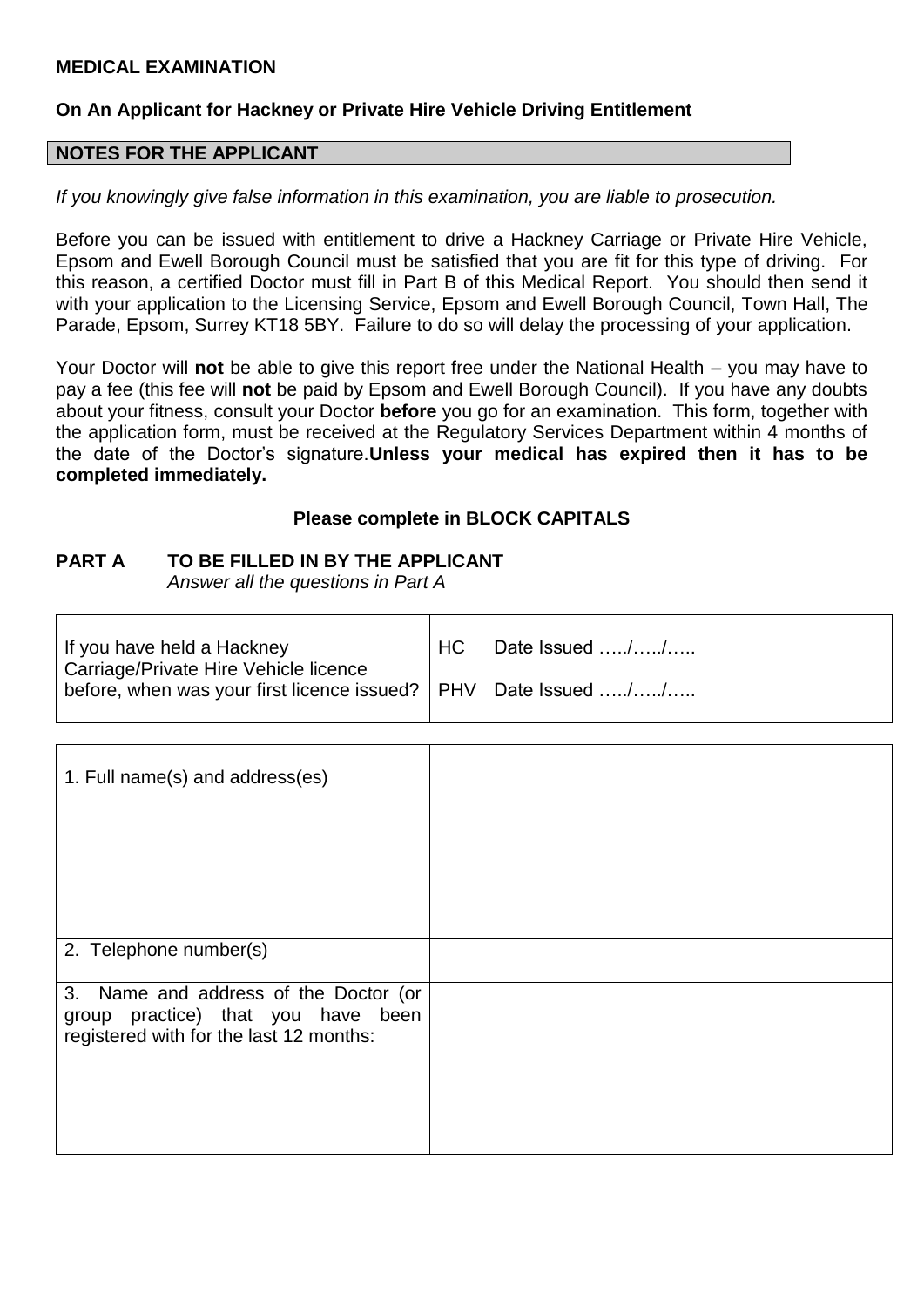#### **NOTES FOR THE DOCTOR**

*Please read these notes before undertaking the examination*

#### **Please complete Part B of this report, having regard to the DVLA Group 2 Medical Standards.**

The medical standards for Hackney Carriage and Private Hire Vehicle entitlement are higher than they are for ordinary driving entitlement. These standards are briefly explained below.

Please tick the answer that applies and complete all answers.

#### **By Law a licence may not be issued if the applicant:**

- has had an epileptic attack since reaching the age of 5; **or**
- has visual acuity worse than 6/9 in the better eye or worse than 6/12 in the other eye or if corrective lenses are worn, has an uncorrected acuity in either eye of less than 3/60 unless he/she held a valid licence on 1 January 1983 and still held such a licence on 1 April 1991 when a lower standard will apply; **or**
- is a new monocular driver unless he/she held a valid licence on 1 April 1991 and the Licensing Officer who issued the licence had knowledge of the condition before 1 April 1991 and he/she has a visual acuity of not less than 6/9 in the remaining eye (or 6/12 if he/she was issued with a licence before 1 January 1983); **or**
- is an insulin dependent diabetic, unless he/she held a valid licence on 1 April 1991 and the Licensing Officer who issued that licence had knowledge of the condition before 1 January 1991.

#### **In addition, the licence will be refused if the applicant:**

- has had a myocardial infarction, CABG or coronary angioplasty
- suffers persistent arrhythmia
- has uncontrolled established hypertension
- has had a stroke, TIA, or unexplained loss of consciousness
- has had severe head injury with continuing after-effects, or major brain surgery
- has Parkinson's disease, multiple sclerosis or Menier's disease
- is being treated for or has suffered a psychotic illness in past 5 years
- has had alcohol or drug addiction problems in past 5 years
- has serious difficulty communicating by telephone
- has diplopia or visual field defect
- has any other condition which would cause problems for Hackney Carriage or Private Hire Vehicle driving.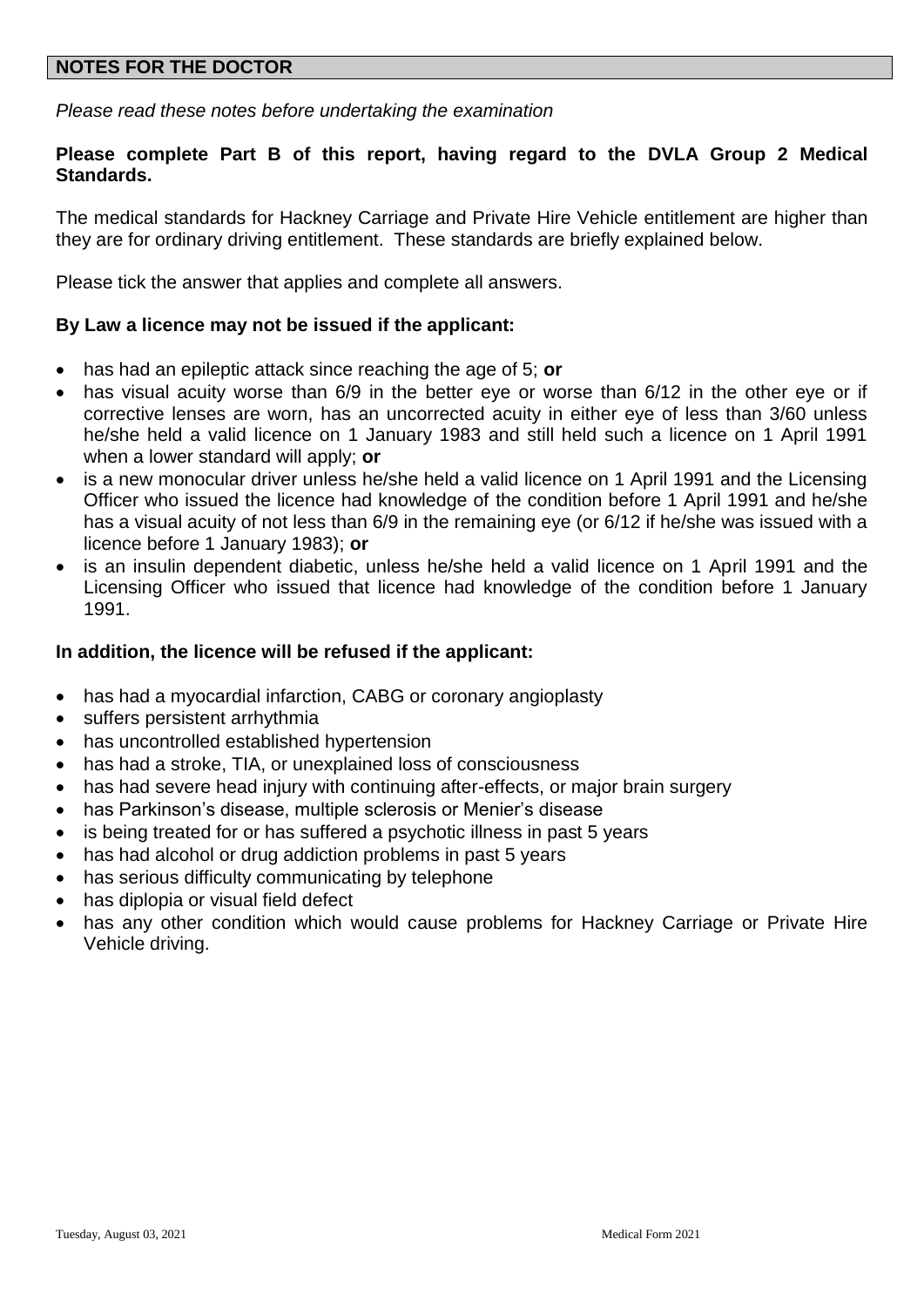#### **PART B MEDICAL EXAMINATION TO BE COMPLETED BY THE DOCTOR** *Please complete all questions*

| Please give patient's weight          | (kg/st)  |
|---------------------------------------|----------|
| Please give patient's height          | (cms/ft) |
| Patient's smoking habits, if any      |          |
| Patient's alcohol consumption, if any |          |

#### **1. VISION**

**Note:** Visual acuities must be measured by Snellen chart (using spectacles or contact lenses if required). If in doubt, please refer to local optician for assessment. The applicant must meet 6/9 or better in one eye and 6/12 or better in the other. See NOTES on page 2

| 1.1 | Does he/she fail to meet this<br>standard?                                                                                                                                         | Yes/No                                                           |
|-----|------------------------------------------------------------------------------------------------------------------------------------------------------------------------------------|------------------------------------------------------------------|
|     |                                                                                                                                                                                    | If "Yes", please state the acuities without lenses<br>Left Right |
|     |                                                                                                                                                                                    | Acuities corrected by lenses:<br>Left Right                      |
| 1.2 | Is the uncorrected visual acuity in<br>either eye worse<br>than<br>3/60<br>(equivalent to reading<br>6/60 line at 3 metres) without the<br>use of spectacles or contact<br>lenses? | Yes/No                                                           |
| 1.3 | Is the applicant without sight in one<br>eye?                                                                                                                                      | Yes/No<br>Please give date when he/she became monocular<br>. / / |
| 1.4 | Is there diplopia or evidence of a<br>pathological field defect<br>e.g. hemianopsia or quadrant<br>anopia?                                                                         | Yes/No                                                           |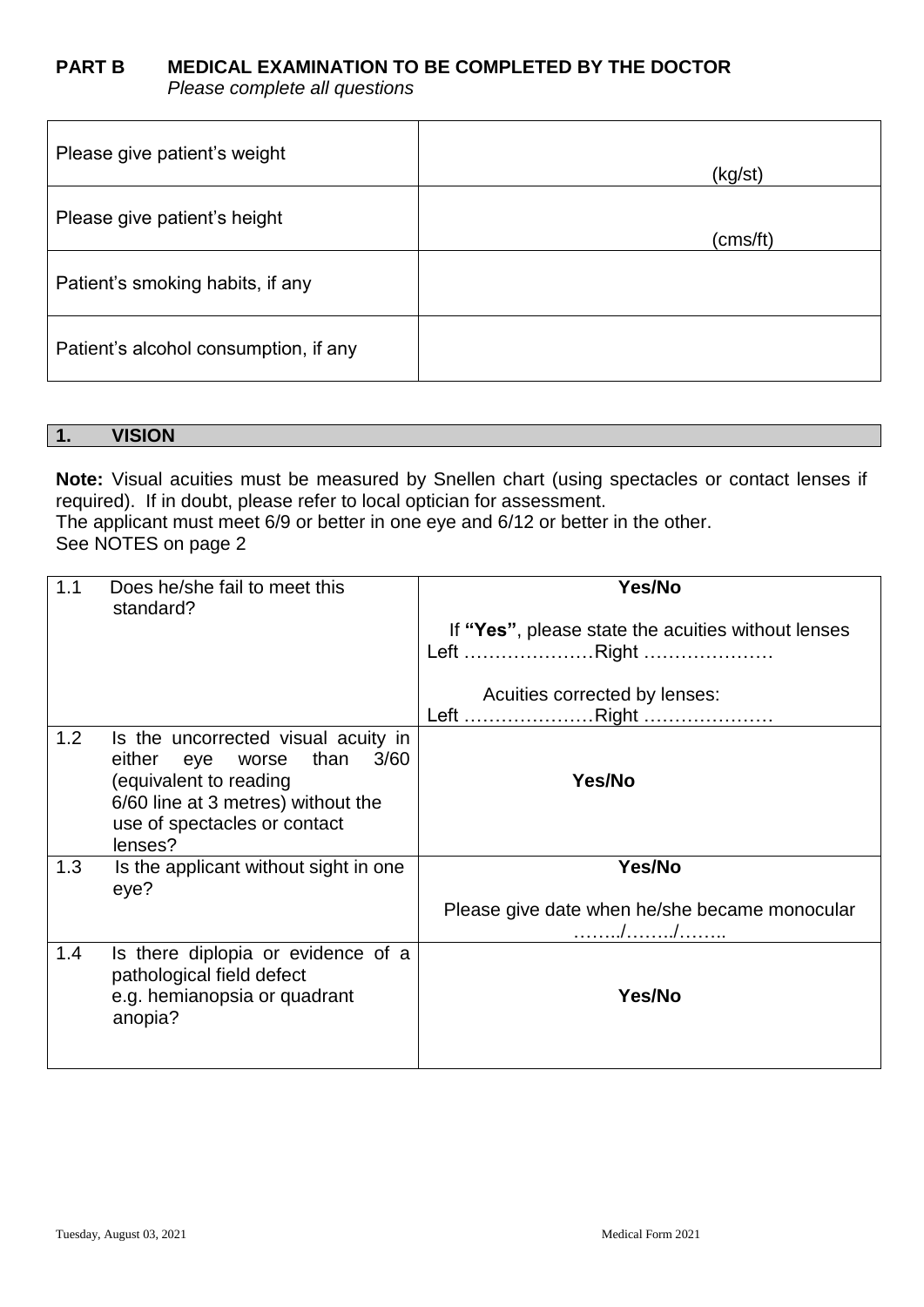### **2. NERVOUS SYSTEM**

| 2.1  | Has there been an epileptic attack                                                                                                   | Yes/No |
|------|--------------------------------------------------------------------------------------------------------------------------------------|--------|
|      | since attaining the age of 5 years?                                                                                                  |        |
| 2.2  | Does the applicant suffer from<br>epilepsy?                                                                                          | Yes/No |
| 2.3  | Is there a history of an episode or<br>episodes of unexplained altered                                                               | Yes/No |
|      | consciousness?                                                                                                                       |        |
| 2.4  | Is there a history of stroke, TIA, or<br>vertebrobasilar insufficiency?                                                              | Yes/No |
| 2.5  | Is there a history of recurring<br>Menier's disease?                                                                                 | Yes/No |
| 2.6  | Is there evidence of multiple<br>sclerosis?                                                                                          | Yes/No |
| 2.7  | Is there evidence of Parkinson's<br>disease?                                                                                         | Yes/No |
| 2.8  | Is there a history of major brain<br>surgery?                                                                                        | Yes/No |
| 2.9  | Is there history of serious head<br>injury with evidence of an intra-<br>cerebral haematoma or compound<br>depressed skull fracture? | Yes/No |
| 2.10 | Is there serious difficulty preventing<br>adequate communication by<br>telephone?                                                    | Yes/No |
| 2.11 | Is there history of unexplained<br>syncope or disabling vertigo?                                                                     | Yes/No |

## **3. DIABETES MELLITUS**

| 3.1 | Does the applicant have diabetes<br>mellitus?     | Yes/No<br>please<br>"Yes",<br>following<br>lf<br>answer the<br>questions.                                                                                                                                                                                  |
|-----|---------------------------------------------------|------------------------------------------------------------------------------------------------------------------------------------------------------------------------------------------------------------------------------------------------------------|
| 3.2 | Is the diabetes managed by:                       | Insulin?<br>$\bullet$<br>Yes/No<br>Oral hypoglycaemic agents and diet?<br>$\bullet$<br>Yes/No<br>Diet only?<br>$\bullet$<br>Yes/No                                                                                                                         |
| 3.2 | Is the control of the diabetes<br>unsatisfactory? | Yes/No                                                                                                                                                                                                                                                     |
| 3.4 | Is there evidence of:                             | Loss of peripheral visual field?<br>$\bullet$<br>Yes/No<br>Severe peripheral neuropathy?<br>$\bullet$<br>Yes/No<br>Significant impairment of limb function or<br>٠<br>joint position sense?<br>Yes/No<br>Episodes of hypoglycaemia?<br>$\bullet$<br>Yes/No |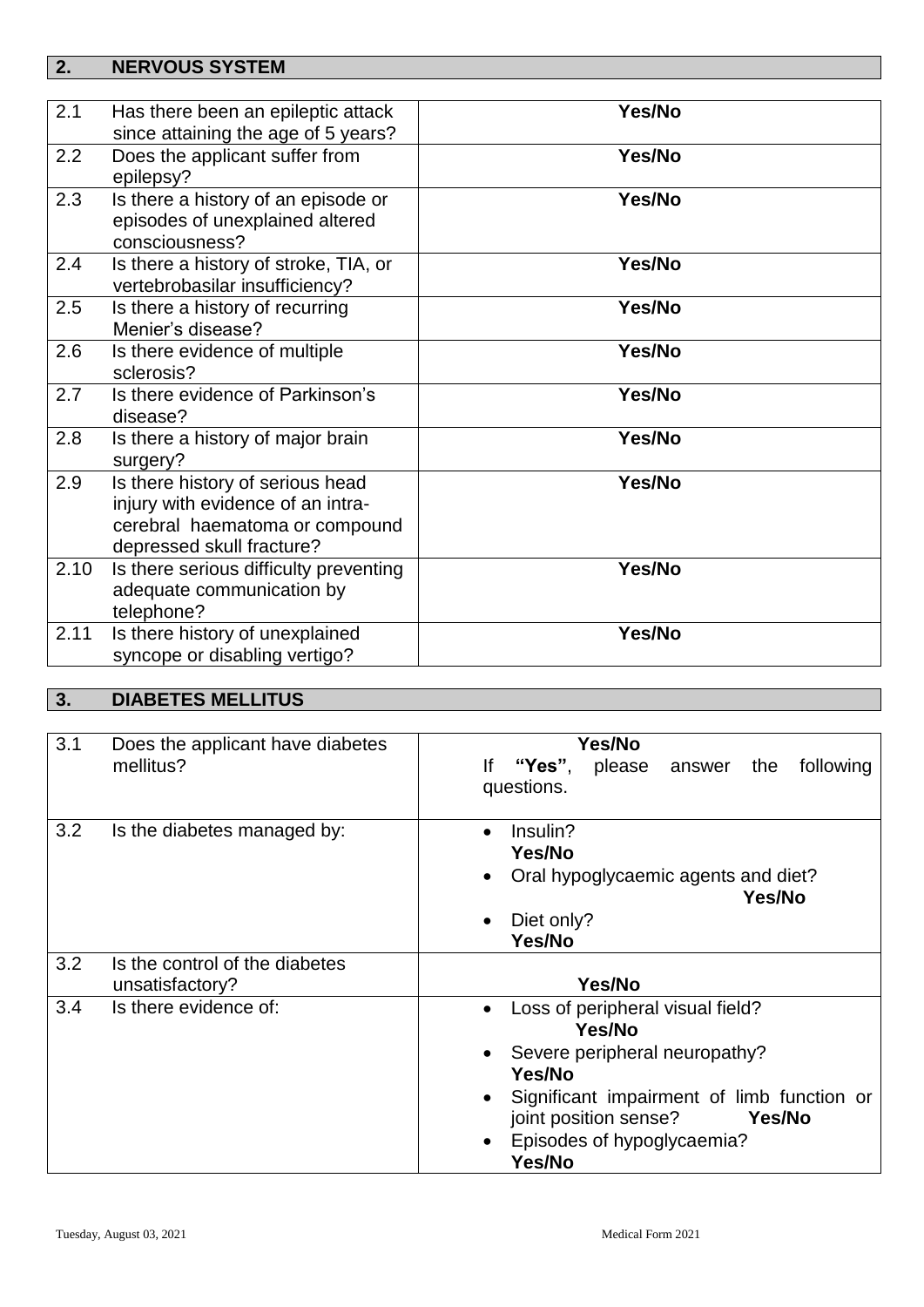# **4. PSYCHIATRIC ILLNESS**

| 4.1  | Has the applicant suffered o<br>required treatment for a psychotic<br>illness in the past 5 years?                         | Yes/No |
|------|----------------------------------------------------------------------------------------------------------------------------|--------|
| 4.2  | Has the applicant required<br>treatment for a mental disorder with<br>psychotropic medication within the<br>past 6 months? | Yes/No |
| 4.3  | Is there confirmed evidence of<br>dementia?                                                                                | Yes/No |
| 4.4  | Is there a history of alcohol misuse<br>in the last 5 years?                                                               | Yes/No |
| 4.5. | Is there a history of drug or<br>substance misuse in the last 5<br>vears?                                                  | Yes/No |

## **5. MUSCULOSKELETAL SYSTEM**

| 5.1 | Has the applicant had a significant<br>disability of the spine which is likely<br>to interfere with the efficient<br>discharge of his/her duties as a<br>vocational driver?                                                                                                                          | Yes/No |
|-----|------------------------------------------------------------------------------------------------------------------------------------------------------------------------------------------------------------------------------------------------------------------------------------------------------|--------|
| 5.2 | Has the applicant any deformity,<br>loss of limbs or parts of limbs, or<br>physical disability (with special<br>attention paid to the condition of the<br>arms, legs, hands and joints) which<br>is likely to interfere with the<br>efficient discharge of his/her duties<br>as a vocational driver? | Yes/No |

| 6.  | <b>MALIGNANT GROWTHS</b>                         |        |
|-----|--------------------------------------------------|--------|
| 6.1 | Is there a history of malignant brain            |        |
|     | lesion, either primary or secondary?             | Yes/No |
| 6.2 | Is there a history of bronchogenic<br>carcinoma? | Yes/No |

### **7. OTHER CONDITIONS**

| Does the applicant suffer from any<br>17.1<br>significant medical disability not<br>mentioned above, which is likely to<br>interfere with the efficient discharge<br>of his/her duties as a driver? | Yes/No |
|-----------------------------------------------------------------------------------------------------------------------------------------------------------------------------------------------------|--------|
|-----------------------------------------------------------------------------------------------------------------------------------------------------------------------------------------------------|--------|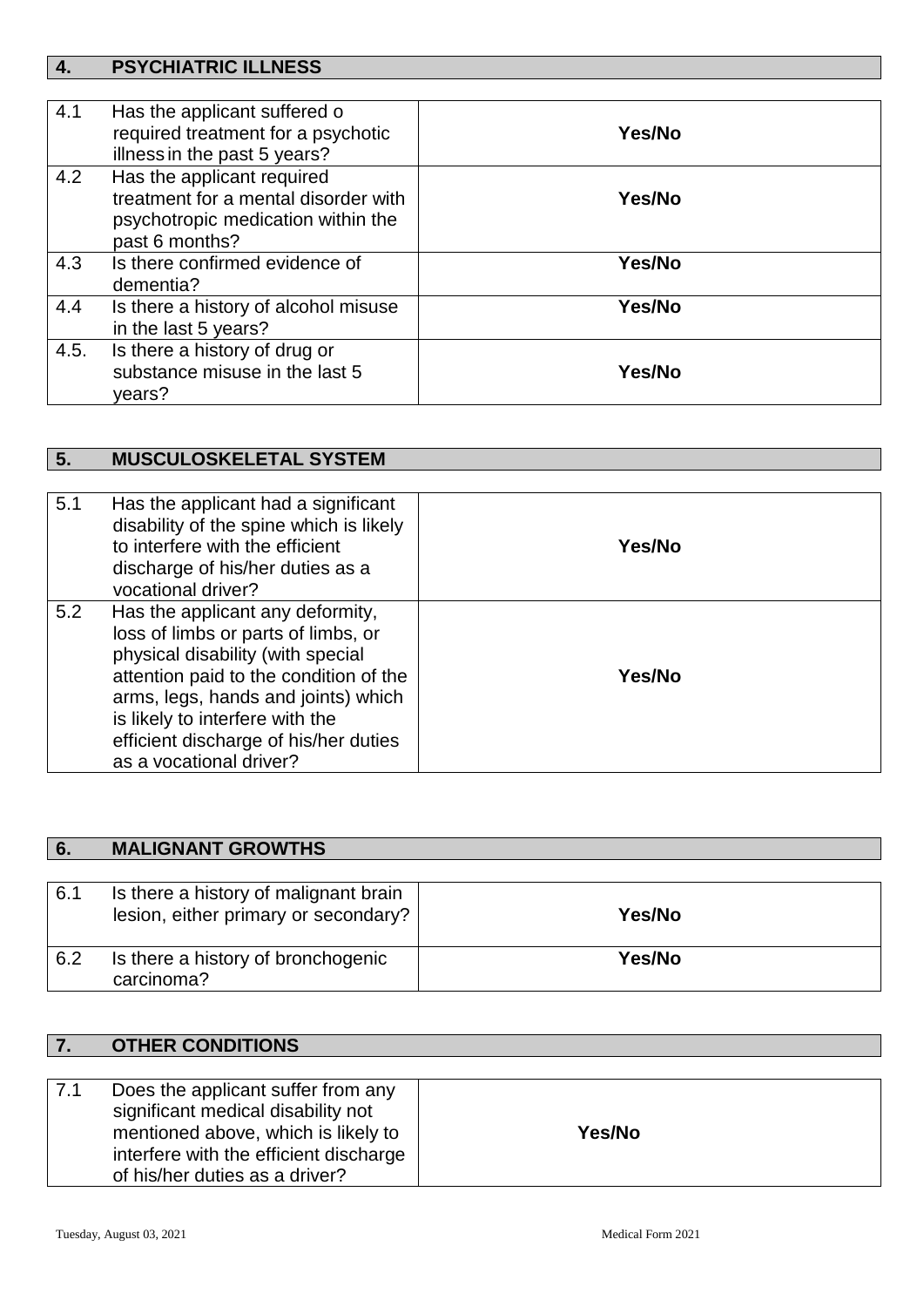### **8. CARDIAC**

| 8.1   | <b>Coronary Artery Disease</b>                                     |                                                                                         |
|-------|--------------------------------------------------------------------|-----------------------------------------------------------------------------------------|
|       | Is there a history of, or evidence of:                             |                                                                                         |
| 8.1.1 | Myocardial infarction?                                             | Yes/No                                                                                  |
|       |                                                                    | If "Yes", please give date(s)                                                           |
|       | 8.1.2 Coronary artery by-pass graft                                | Yes/No                                                                                  |
|       | (CABG)?                                                            | If "Yes", please give date(s)                                                           |
|       | 8.1.3 Coronary angioplasty?                                        | Yes/No                                                                                  |
|       |                                                                    | If "Yes", please give date(s)                                                           |
|       | 8.1.3 Confirmed angina, whether or not<br>treated symptomatically? | Yes/No                                                                                  |
| 8.2   | Cardiac Arrhythmia and Heart<br><b>Block</b>                       |                                                                                         |
| 8.2.1 | Is there a history of persisting<br>cardiac arrhythmia?            | Yes/No                                                                                  |
|       | 8.2.2 Is there history of paroxysmal                               | Yes/No                                                                                  |
|       | cardiac arrhythmia, in past six<br>months?                         |                                                                                         |
|       | 8.2.3 Has an ECG been undertaken?                                  | Yes/No                                                                                  |
|       |                                                                    | If "Yes", what abnormality has been shown?                                              |
|       | 8.2.4 Has a pacemaker been inserted?                               | Yes/No                                                                                  |
| 8.3   | <b>Peripheral Arterial Disease</b>                                 |                                                                                         |
| 8.3.1 | history<br>there<br>aortic<br>a<br>of<br>ls.                       | Yes/No                                                                                  |
|       | aneurysm, thoracic or abdominal,                                   |                                                                                         |
|       | whether or not<br>it has been repaired?                            |                                                                                         |
| 8.3.2 | Is there or has there been                                         | Yes/No                                                                                  |
|       | symptomatic peripheral arterial                                    |                                                                                         |
|       | disease, with or without surgical                                  |                                                                                         |
| 8.4   | intervention?<br><b>Blood Pressure</b>                             |                                                                                         |
|       |                                                                    |                                                                                         |
| 8.4.1 | Is the established blood pressure                                  | Yes/No                                                                                  |
|       | (to the nearest 5mm Mercury)                                       |                                                                                         |
|       | 200/110 or over?                                                   |                                                                                         |
|       | 8.4.2 Is medication required?                                      | Yes/No                                                                                  |
|       |                                                                    | If "Yes", does it cause giddiness, fainting, lack of<br>alertness or fatigue?<br>Yes/No |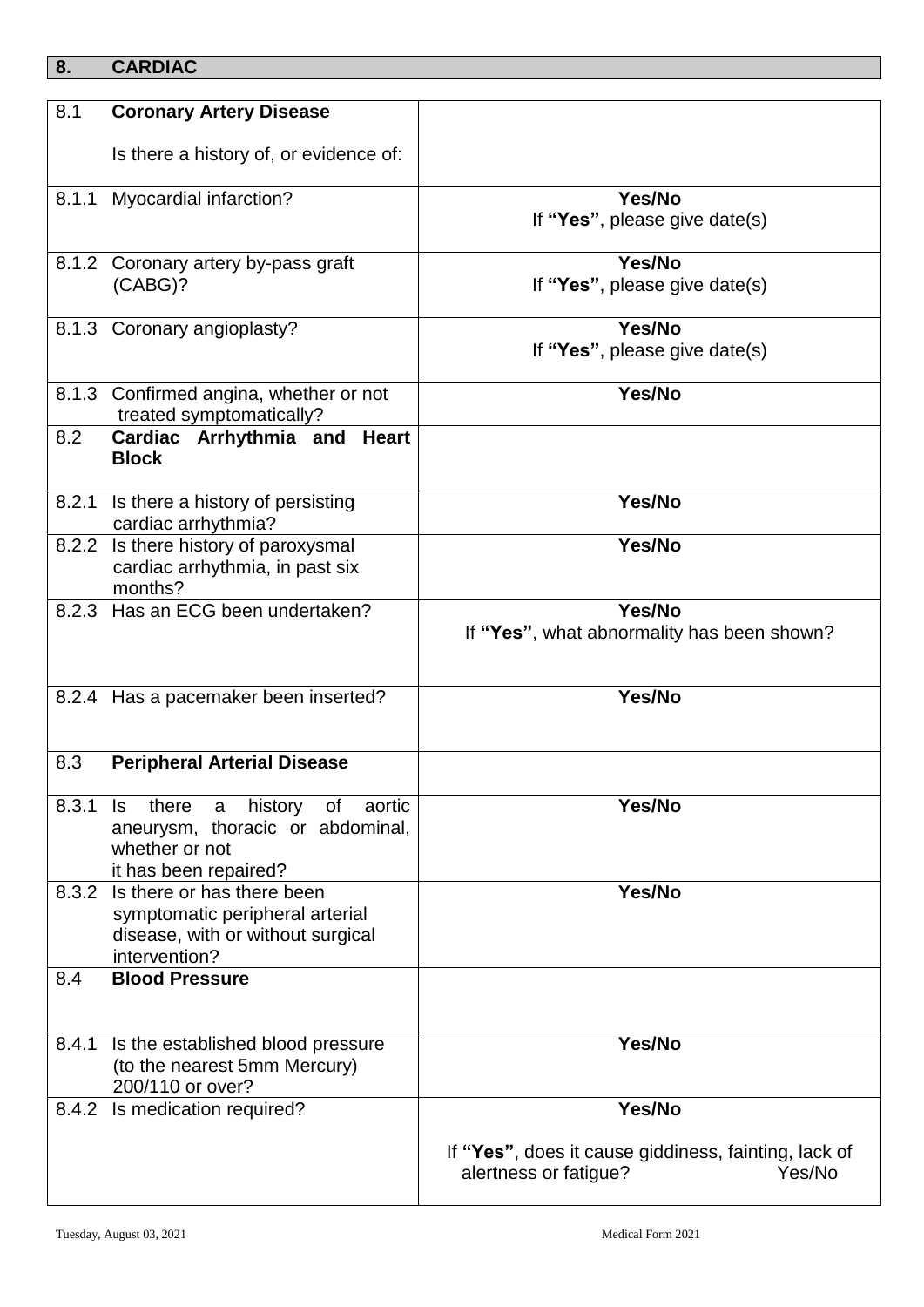| 8.5   | <b>Valvular Heart Disease</b>                                                                                                     |                                                                          |
|-------|-----------------------------------------------------------------------------------------------------------------------------------|--------------------------------------------------------------------------|
|       |                                                                                                                                   |                                                                          |
| 8.5.1 | Is there evidence of valvular heart<br>disease, with or without heart valve<br>replacement?                                       | Yes/No                                                                   |
| 8.5.2 | Is the applicant taking anti-<br>coagulants for the valvular heart<br>condition?                                                  | Yes/No                                                                   |
| 8.6   | <b>Other cardiac conditions</b>                                                                                                   |                                                                          |
| 8.6.1 | Is there a history of dilated<br>cardiomegaly or hypertrophic<br>cardiomyopathy?                                                  | Yes/No                                                                   |
| 8.6.2 | Has an x-ray been undertaken?                                                                                                     | Yes/No                                                                   |
|       |                                                                                                                                   | If "Yes", does it show significant<br>enlargement of the heart, CTR>.55? |
|       |                                                                                                                                   | Yes/No                                                                   |
|       | 8.6.2 Has heart, or heart/lung transplant,<br>or cardiac surgery other than CABG<br>or aortic aneurysm repair been<br>undertaken? | Yes/No                                                                   |
| 8.6.3 | Is there a history of congenital heart<br>condition, whether or not treated<br>surgically?                                        | Yes/No                                                                   |

#### **9. FOR APPLICANT**

#### **YOU MUST SIGN THIS DECLARATION WHEN YOU ARE WITH THE DOCTOR WHO WILL BE FILLING IN PART B OF THIS REPORT**

I authorise my Doctor and Specialists to release confidential information to the Licensing Officer, Epsom and Ewell Borough Council, if any matter affecting my fitness to drive arises:

- \* in connection with my application for my licence;
- \* during the period that a licence (if granted) is in force; or<br>\* in connection with my ordinary licence ontitlement
- in connection with my ordinary licence entitlement

Applicant's signature: …………………………………….Date: ………./………./……….